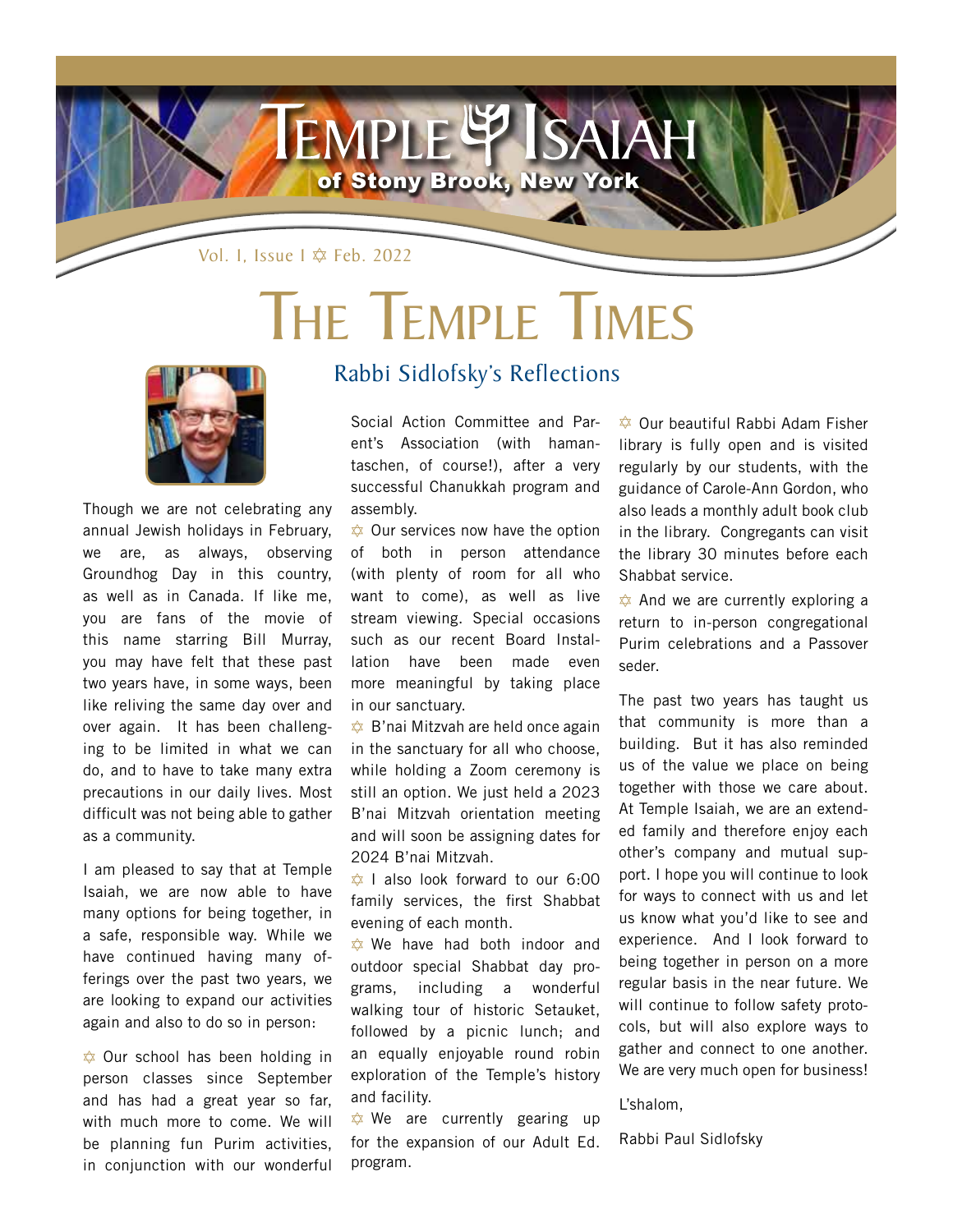# **Emple Isaiah Upcoming**

#### PRAYER, STUDY AND COMMUNITY

Temple Isaiah is pleased to offer the following events. Please watch for details and invitation links:

- $\frac{1}{2}$  Friday, Feb 4th at 6:00 PM Shabat Family Service
- A Saturday, Feb 5th at 9:30 am Torah study with Rabbi Sidlofsky [Also Feb. 12th, 19th and 26th]
- $\hat{\varphi}$  Sunday, Feb 6th at 10:30 AM Tanakh Study with Rabbi Karol [Also Feb. 13th]
- $\Leftrightarrow$  Wednesday, Feb 9th at 7:00 pm Community Building Committee meeting
- $\Leftrightarrow$  Sunday, Feb 13th at 11:00 AM Sisterhood Schmooze
- $\hat{\varphi}$  Tuesday, Feb 15th at 7:30 pm Religious School Committee meeting
- $\Leftrightarrow$  Sunday, Feb 20th at 1:00 pm Yad Vashem Webinar presented by Men of Reform Judaism
- $\Leftrightarrow$  Monday, Feb 21st at 7:30 PM Ritual Committee meeting
- $\Leftrightarrow$  Wednesday, Feb 23rd at 7:00 PM Adult Ed with Rabbi Fisher
- $\hat{\varphi}$  Monday, Feb 28th at 1:00 PM Book Club Discussion
- A Monday, Feb 28th at 7:00 pm *Fiddler's Journey to the Big Screen* Port Jeff. Documentary Series
- $\Leftrightarrow$  Monday, Feb 28th at 7:30 PM Board of Trustees meeting



#### ADULT EDUCATION

#### Key Stories In Genesis

- $\Leftrightarrow$  Wed., Feb. 23rd: Creation Story  $\Leftrightarrow$  Wed., March 2nd: Noah and the Flood
- $\Leftrightarrow$  Thurs., March 10th: The Call of Abraham  $\Leftrightarrow$  Wed., March 16th: Hagar-Ishmael and Abraham-Isaac
- $\frac{1}{2}$  Zoom numbers: ID-9607105984 PW 618650

Enjoy this four-part series with Rabbi Emeritus Adam Fisher. The sessions will take place via Zoom on Thursday evenings from 7:00 – 8:30 pm. The course will not focus on the literal text or on the historical-scientific understanding, but the goal will be to see what the contemporary meaning of those stories might be. As such, discussion will be encouraged. Each participant should have a Bible. Rabbi Fisher prefers the Plaut edition used at services, but any edition is fine.



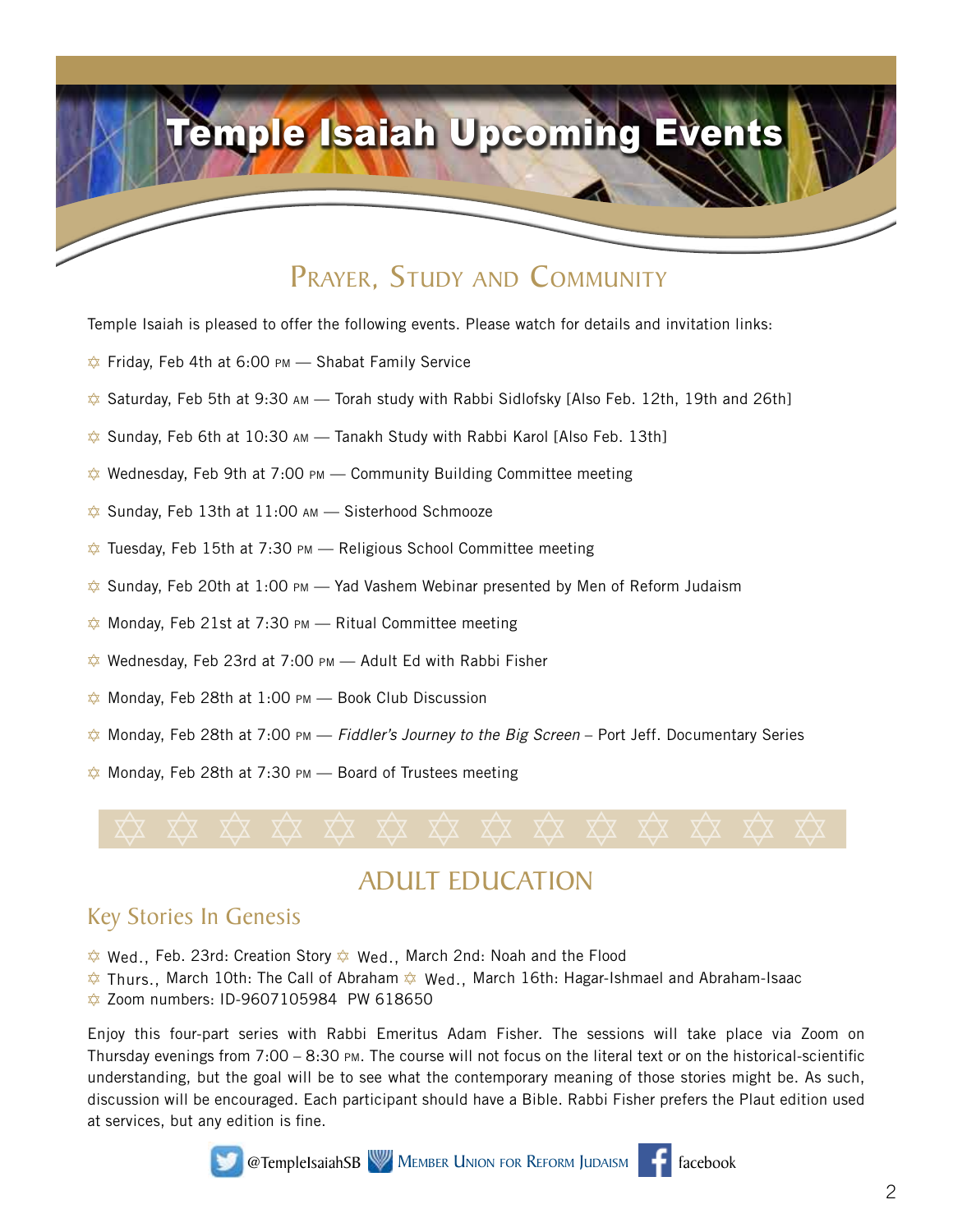## Message From Our President

#### HOWARD KANOWITZ

Each of us has reasons for joining a temple. I joined Temple Isaiah in 1996 because it was important to me that my children, Jessie and Max, receive a Jewish education. Back in 2003 Jessie became a Bat Mitzvah with Rabbi Fisher, and in 2006 Max became a Bar Mitzvah with Rabbi Karol. The years have gone by quickly, and now I have been given the precious gift of two grandchildren, 3-year-old Henry and Sadie, who just turned one. I was a younger dad back when I joined Temple Isaiah, and now all these years later, I am a grandpa who has become President of our beautiful Temple! How did that happen?

Before becoming president, many of you knew me because for many years I was a busy general contractor, and I worked both inside and outside your homes. It is now my pleasure to use my skills in helping to assess and make recommendations for the upkeep of our building. (Actually, I'm pretty hands on in that department!) In some cases I got to know you through my mom, Betty Kanowitz, of blessed memory, because she was the quintessential Hadassah volunteer. In more recent times I joined the Shir Joy musicians and played the the violin at Shabbat services. I look forward to the continuation of these joyful services in our sanctuary!

I think it's safe to say that if you do know me, you know that I am diligent and seek perfection in whatever I do. Having said that, I also try my best to please others. For the next two years I will work hard on behalf of our Temple. If we work together we will achieve many goals that will make us all feel proud and happy! I look forward to getting to know each and every one of you. In the mean time, please feel free to contact me at howiemckan@aol.com or call or text me at (631) 804-3200.

L'shalom,

Howie Kanowitz





#### POSTINGS FROM THE PARENTS' ASSOCIATION

The Parents' Association is excited to run our Passover Fundraiser again this year. Students will have the opportunity to sell Kosher for Passover treats and other items using both online accounts and paper order forms, and Temple members can order through the online system. Items can be shipped directly to you or to the Temple for pick up. We are also planning *Mashloach Manot* for Purim. Keep your eye out for other

fun family friendly activities in the near future!

Ellen Covino ellenflaxmancovino@yahoo.com





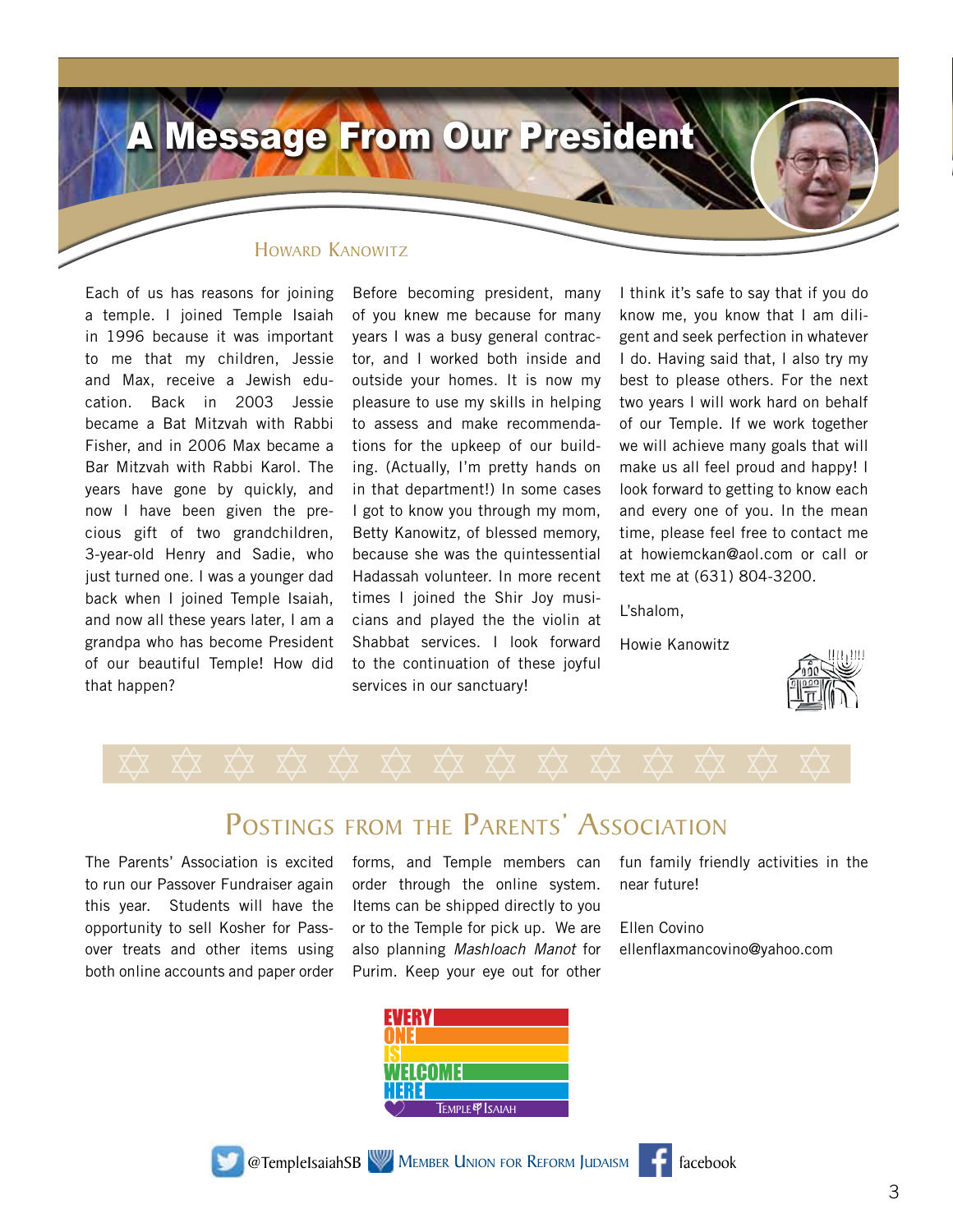### Sustaining Members & Friends Temple Isaiah 202

Please help us to maintain Temple Isaiah as a house of worship, a house of learning, and a house of assembly by becoming a Sustaining Member in 2022.

It is here where you celebrate lifecycle events, and it is here where you will find consolation and

> Jamie & Dr. Hilton Adler Ms. Judith Albano Mrs. Claire Baer Paula & Steve Bennett Morisa & Gene Coman Eileen & Joseph Donnelly Mrs. Doris Dvorken Mrs. Pamela Feldman Eileen & Adam Fisher Essie & Mark Freilach

encouragement when you need it. It is only with your financial support that Temple Isaiah will be able to continue to provide education, worship services, and compassionate support for people who are experiencing loss, crisis, or illness. Won't you please perform the mitzvah of tzedakah at Temple

> Rose French Suzanne Gabrielsen Anita & Stewart Gaffan Suzan & Alfred Goldhaber Carole-An Gordon Barbara & Gary Kamen Howie Kanowitz Donna & Stephen Karol Bonnie & Steve Katz Honey & Arnold Katz

Isaiah? If you are able to make a contribution as a Sustaining Member, you will be providing revenue for regular as well as unforeseen expenses, and you will be helping us plan for future generations.

Please join our growing list of Sustaining Members!

> Barbara Meyer Donna & Lloyd Newman Sarah & Ethan Pew Myra & Alan Rosofsky Iris & David Schiff Margaret & Jay Schoenfeld Phyllis Sterne Diane & Steve Weitzman





@TempleIsaiahSB W MEMBER UNION FOR REFORM JUDAISM facebook

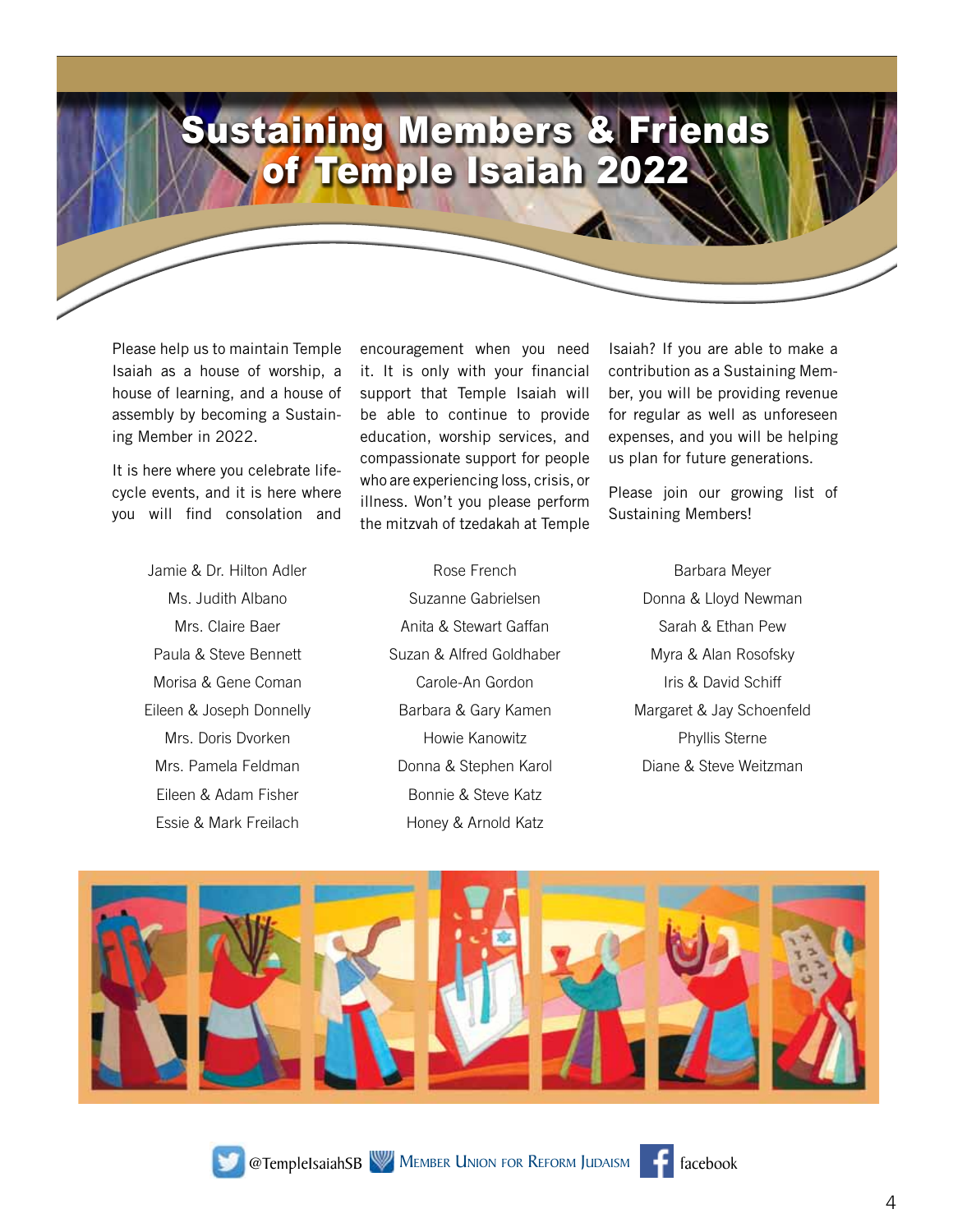# Temple Isaiah Committees SOCIAL ACTION COMMITTEE

*It is always the right time to do a good deed!*

Dr. Martin Luther King, Jr.

It was especially important to perform mitzvot during the pandemic! Although we could not gather, Temple Isaiah congregants made their way to Temple and dropped off many bags of food that were donated to the Harry Chapin Long Island Cares Organization in time for Thanksgiving. The following month our members purchased a number of

beautiful toys that were donated to the Lend A Hand organization, so they could be given to children in time for Hanukkah and Christmas. In January many winter coats were collected and brought to the JCC in Commack for distribution to families in need.

Purim is now right around the corner, (March 16-17th) and the holiday is always celebrated with the mitzvot of giving *misloach manot* and *matanot la-evyonim*.

During the time of revelry and fun our congregation remembers the lives of those who need our help. This will be yet another time to "do a good deed!"

We welcome your ideas for actions as well as advocacy. Please call or send an e-mail: irisschiff18@gmail. com (631) 928-0971

Iris Schiff, chairperson Social Action Committee



#### Community Building Committee (Membership)

Community Building Committee, previously known as Membership, enthusiastically met for the first time in January. We are eagerly working on programs and events that will address: recruitment,

orientation, engagement/integration and retention of members. We will also be pursuing various publicity venues to get the word out to the community about our Temple's programs and events. There is always Carole-Ann Gordon

room for you to pull up a chair and join us at the Community Building table! Looking to hear from you at yescag18@gmail.com.

# A A A A A A A A A A A A A A

#### Getting Together with the Book Group

Our Book Group happily continues to meet in our Library with all CDC precautions in place, including fresh air intake. Please come join us on Monday, February 28th at 1:00 pm to partake in a facilitated discussion of Steve Ross's memoir *From Broken Glass*.

We invite you to join us and extend a warm welcome to our newest member, Terri Cohen.

Want to read ahead for March? The selection is *The Vixen* by Francine Prose.

Interested? Contact Carole-Ann at yescag18@gmail.com

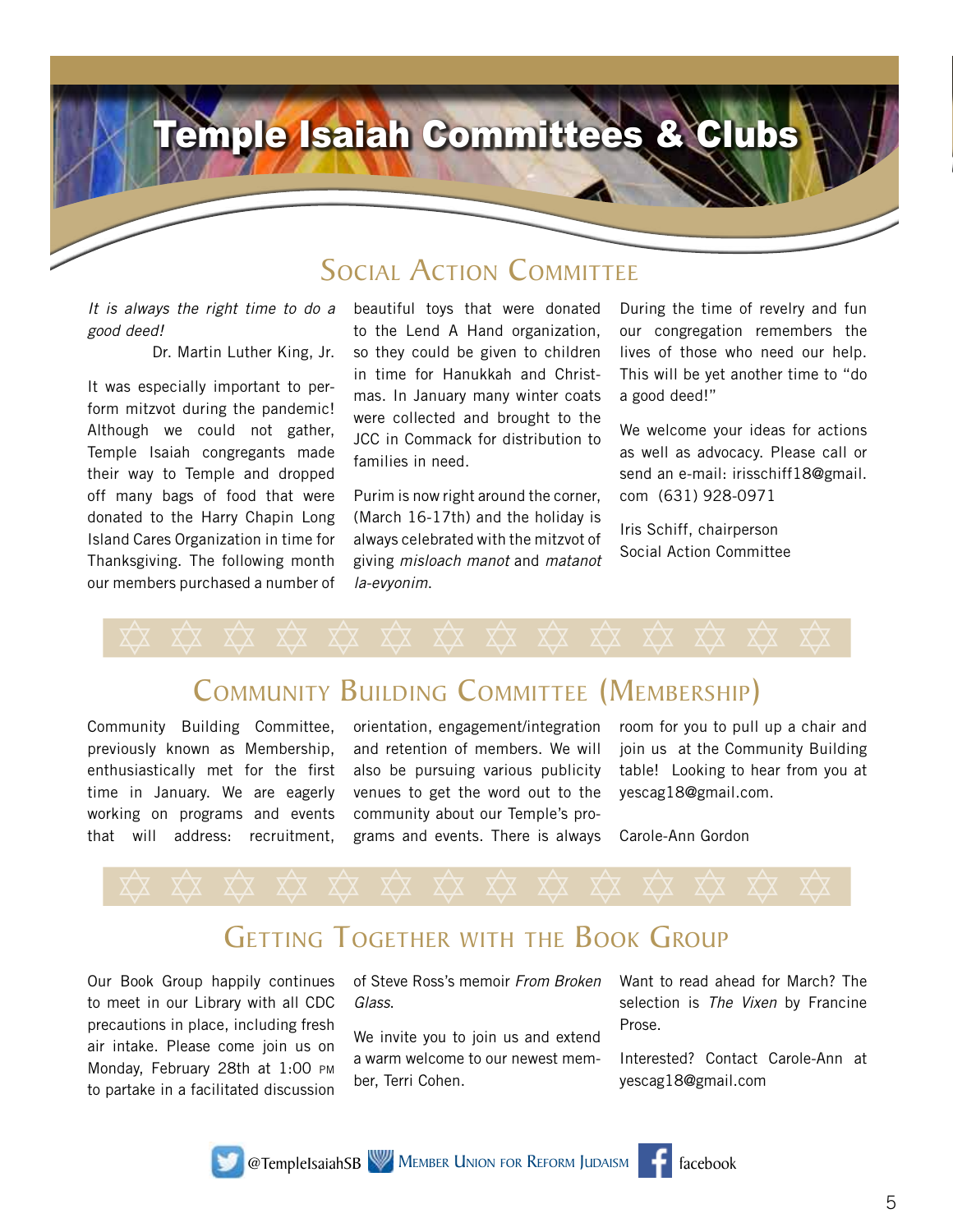# Temple Isaiah Committees

*It was then that I carried you…*



TI's Caring Committee is now up and running! Our mission is to help you celebrate your simchas and provide support during difficult life events. We can connect with you through

#### Caring Committee

phone calls and mailed cards, and can also provide referrals to outside resources when they're needed.

We can only do this work if we hear from the congregation. If you have good news to share (a birth, wedding, etc.), please let us know. If you or a family member are facing a serious illness or challenge, or you have experienced the loss of a loved one, please tell us. If you are feeling isolated and would just like an occasional phone call, we'll be there if you reach out. All you need to do

is email us at ticaringcommittee@ gmail.com, call Sue Rosenzweig at 516-429-0620, or call the temple office at 631-751-8518. Our committee will always work to respect your privacy.

If you would like to volunteer, please reach out to us through any of the ways mentioned above. We'd love to have you join us!

Lastly, our thanks to congregant Essie Freilach for painting our beautiful, hopeful sunflower logo! Be well!



#### SCHMOOZING WITH SISTERHOOD

#### Dear All,

We hope you are all warm and healthy during these complicated times. We are encouraged to see the omicron covid spike steadily decreasing in our area and look forward to getting together in person this coming spring at some point.

We will be having a Virtual Sisterhood Schmooze on Sunday, February 13th at 11am on Zoom to reconnect and share our news. We will also be choosing a book for our end of year dinner and book celebration.

#### A L'Dor V'Dor Baking

Come Bake Challah with Us! Thursday March 24th we will be hosting a Zoom virtual challah bake at 7pm. Learn how to prepare and braid a mouthwatering home-made challah just in time for Shabbat. Ingredient list, recipe and preparation details will be posted online.

#### $\hat{x}$  Macaroon Mania!

Learn how to prepare home-made Macaroons on Sunday, April 10th on Zoom at 4pm. Make these easy to prepare cookies watch them miraculously disappear.

#### A Sisterhood Shabbat

Sisterhood Shabbat will be held in May. Date TBD, Stay tuned.

#### A Dinner and Celebration

Our end of year dinner and book celebration will be in June. Date TBD. All are welcome. We can't wait to see you!

With Very Best Wishes, Paula Bennett pbennett1000@gmail.com and Eileen Donnelly ebdonnel@optonline TI Sisterhood Co-Presidents